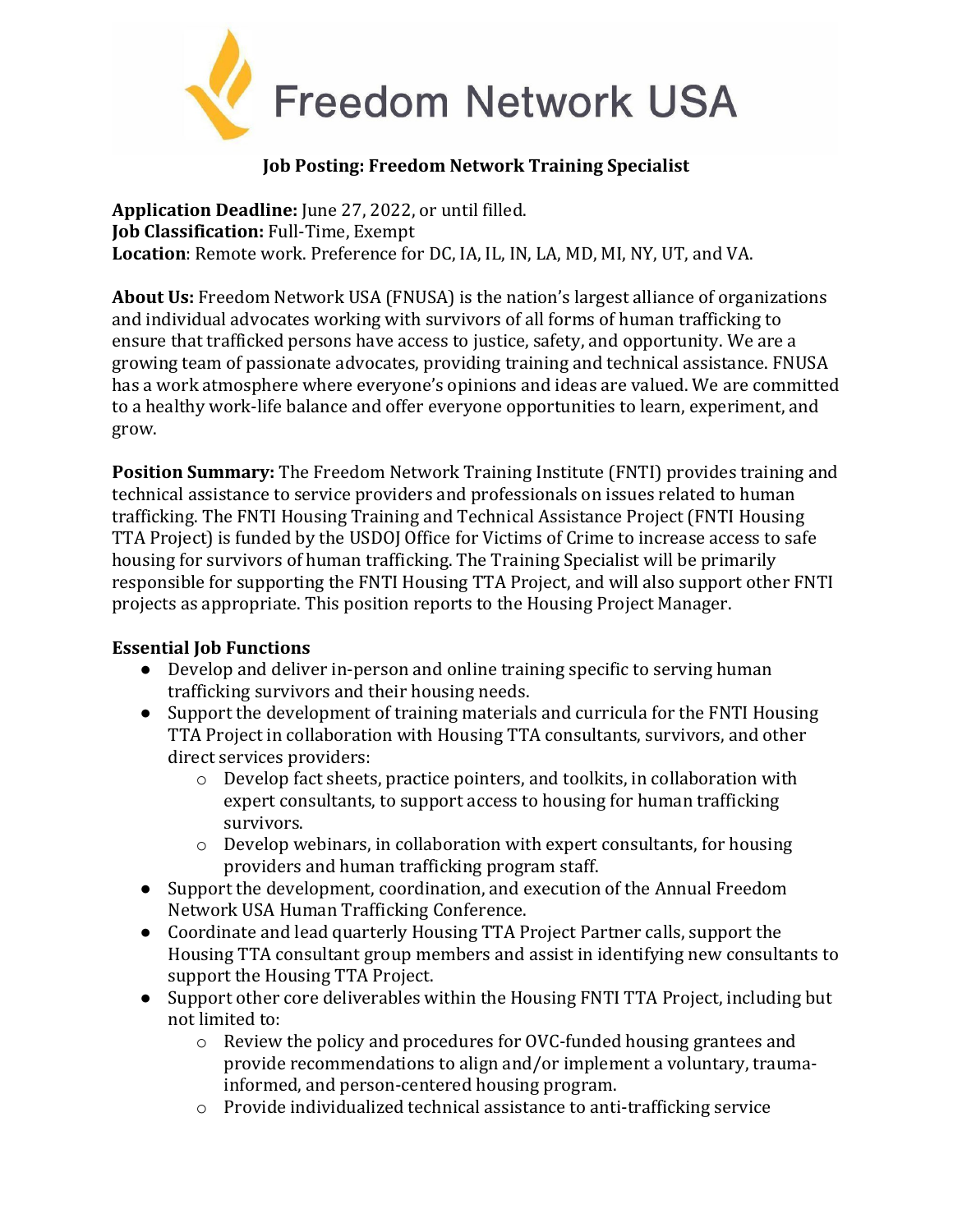providers on issues of trauma-informed practices, safety planning for client autonomy and choice, and implementing voluntary and strengths-based services.

- Facilitate partnerships with organizations in allied fields, such as housing and homelessness, runaway and homeless youth (RHY), and domestic violence.
- Engage FNUSA members in FNTI projects and calls, and support topic-specific working groups.
- Support various aspects of the Freedom Network Training Institute as needed.

## **Required Experience and Skills:**

- At least 3 years of experience in project management or direct services within the anti-human trafficking or allied fields such as housing/homelessness, runaway, and homeless youth, and domestic violence.
- At least 1 year of experience in providing training and technical assistance.
- Demonstrate strong written and verbal communication skills with attention to detail.
- Have the ability to work independently, as well as, have experience in project planning and individual task management.
- Demonstrated experience or interest in human trafficking, domestic violence, refugee resettlement, sexual assault, or other related fields.
- Excellent knowledge of Microsoft Office (including Excel, Word, and PowerPoint), Adobe Acrobat Pro, Adobe Connect, and Zoom Webinar.
- Collaborative team player with excellent communication and organizational skills and ability to relate to different points of view.
- Trustworthy with strong integrity.
- A commitment to human rights and survivor empowerment, with a sense of humor and collaborative spirit.

**Work Environment:** FNUSA has become a fully remote organization. Employees can choose to work from home or to have FNUSA provide a co-working office space near them.

**COVID 19 Vaccine Requirement:** All employees who wish to, or are required to by the nature of their position, attend in-person work meetings or events, will be required to be vaccinated for COVID 19. Accommodations will be granted only where they do not cause undue hardship to the organization.

## **Essential Physical Requirements:**

- The position requires the ability to work on a computer for all or part of the workday. The person in this position must be able to communicate via phone, video calls, and email.
- This position requires the ability to work set, core hours, Monday through Friday.
- This position requires travel once or twice per year via airplane, car or train, depending on COVID safety guidelines.
- The position requires the ability to attend events that may encompass all or part of the workday.